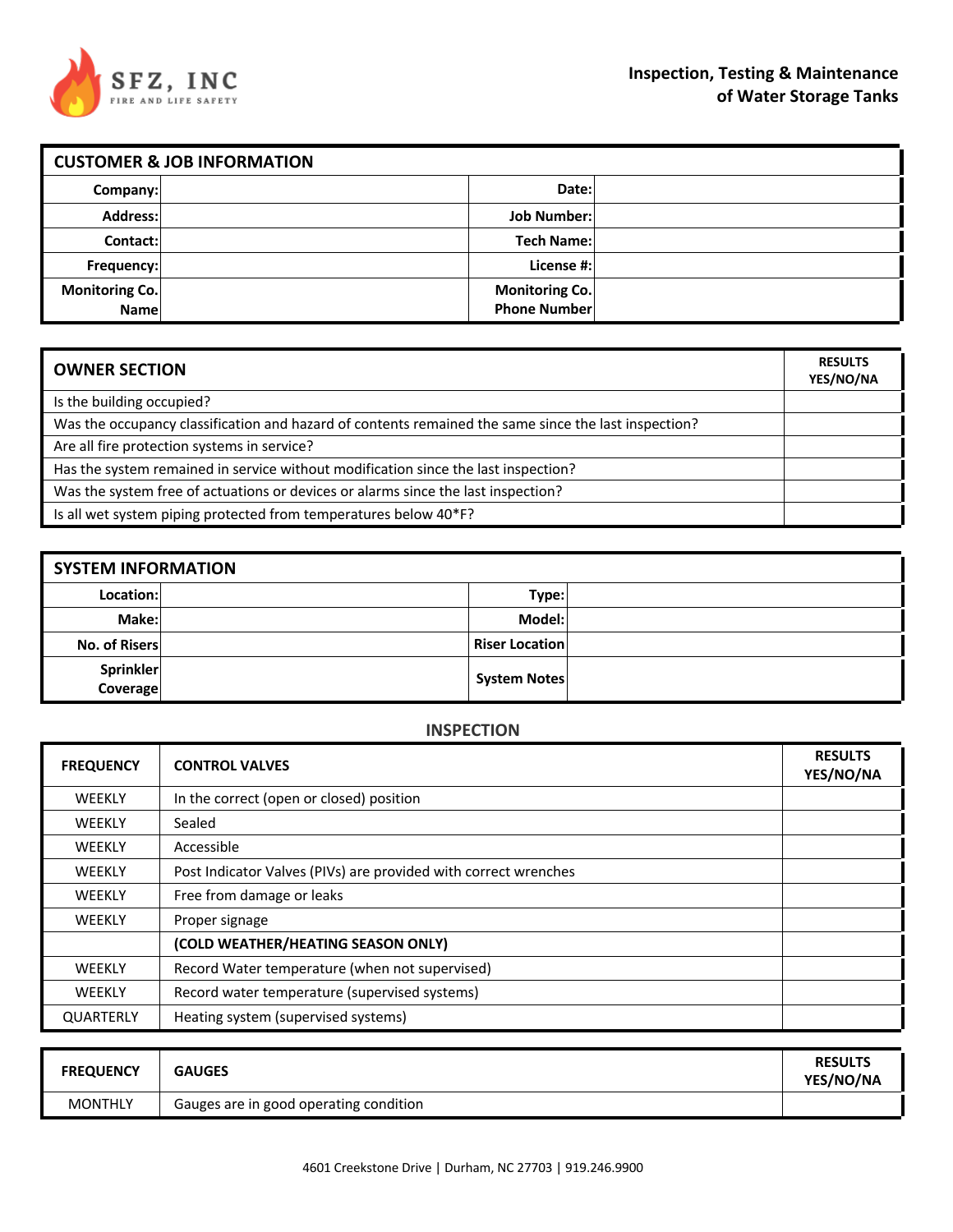

| QUARTERLY      | Gauges - normal water pressure maintained                       |  |
|----------------|-----------------------------------------------------------------|--|
|                | <b>CONTROL VALVES (LOCKED OR SUPERVISED)</b>                    |  |
| <b>MONTHLY</b> | Water temperature (supervised systems)                          |  |
| <b>MONTHLY</b> | In the correct (open or closed) position                        |  |
| <b>MONTHLY</b> | Locked or supervised                                            |  |
| <b>MONTHLY</b> | Accessible                                                      |  |
| <b>MONTHLY</b> | Post Indicator Valves (PIVs) are provided with correct wrenches |  |
| <b>MONTHLY</b> | Free from damage or leaks                                       |  |
| <b>MONTHLY</b> | Proper signage                                                  |  |
|                | <b>WATER LEVEL</b>                                              |  |
| <b>MONTHLY</b> | Water level (unsupervised) full                                 |  |
| QUARTERLY      | Water level (supervised) full                                   |  |

| <b>FREQUENCY</b> | <b>TANK EXTERIOR INSPECTION</b>                                                                                     | <b>RESULTS</b><br>YES/NO/NA |
|------------------|---------------------------------------------------------------------------------------------------------------------|-----------------------------|
| QUARTERLY        | Exterior of tank, supporting structure, vents, foundation, and catwalks or ladders are in good<br>condition         |                             |
| <b>QUARTERLY</b> | Area is free of combustible storage, trash, debris, brush, or material that could present a fire<br>exposure hazard |                             |
| <b>QUARTERLY</b> | Area is free of accumulation of material on or near parts that could result in accelerated<br>corrosion or rot      |                             |
| <b>QUARTERLY</b> | Tank and support are free of ice buildup                                                                            |                             |
| <b>QUARTERLY</b> | Exterior sides and top of embankments supporting coated fabric tanks are free of erosion                            |                             |
|                  | <b>CONTROL VALVES (ELECTRONICALLY SUPERVISED)</b>                                                                   |                             |
| <b>QUARTERLY</b> | In the correct (open or closed) position                                                                            |                             |
| <b>QUARTERLY</b> | Electronically supervised                                                                                           |                             |
| <b>QUARTERLY</b> | Accessible                                                                                                          |                             |
| <b>QUARTERLY</b> | Post Indicator Valves (PIVs) are provided with correct wrenches                                                     |                             |
| <b>QUARTERLY</b> | Free from damage or leaks                                                                                           |                             |
| <b>QUARTERLY</b> | Proper signage                                                                                                      |                             |
|                  | <b>SURROUNDING AREA</b>                                                                                             |                             |
| <b>QUARTERLY</b> | Free of combustibles                                                                                                |                             |
| QUARTERLY        | Free of material that could accelerate corrosion or not                                                             |                             |
| QUARTERLY        | Free of ice buildup                                                                                                 |                             |
| <b>QUARTERLY</b> | Embankments (for coated fabric tank) free of erosion                                                                |                             |

| <b>FREQUENCY</b> |                                                         | <b>RESULTS</b><br>YES/NO/NA |
|------------------|---------------------------------------------------------|-----------------------------|
| ANNUAL           | Hoops and grillage (wooden tanks) are in good condition |                             |
| ANNUAL           | Painted/coated surfaces are in good condition           |                             |
| ANNUAL           | Expansion joints are not cracked or leaking             |                             |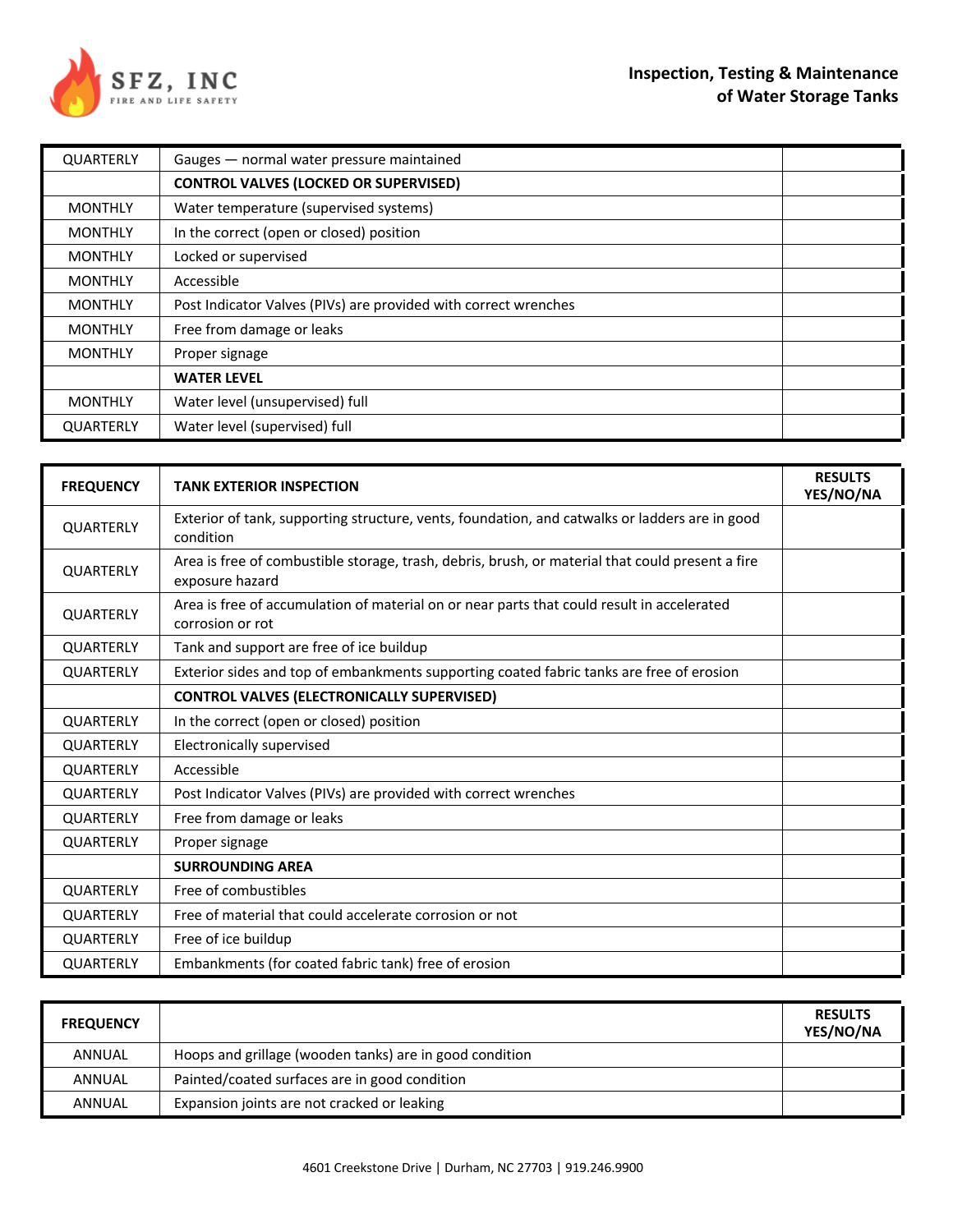# **Inspection, Testing & Maintenance of Water Storage Tanks**



| <b>FREQUENCY</b>   | STEEL TANK INTERIOR INSPECTION (WITHOUT CORROSION PROTECTION)                               | <b>RESULTS</b><br>YES/NO/NA |
|--------------------|---------------------------------------------------------------------------------------------|-----------------------------|
| <b>THREE YEARS</b> | Silt has been removed for underwater evaluation                                             |                             |
| <b>THREE YEARS</b> | Interior surfaces are free of pitting, corrosion, spalling, or other forms of deterioration |                             |
| <b>THREE YEARS</b> | Interior is free of waste material, aquatic growth, and debris                              |                             |
| <b>THREE YEARS</b> | Interior coating is intact                                                                  |                             |
| <b>THREE YEARS</b> | Tank floor is free of dents                                                                 |                             |
| <b>THREE YEARS</b> | Heating system and components are in good condition                                         |                             |
| <b>THREE YEARS</b> | Anti-vortex plate is in good condition and is not obstructed                                |                             |

| <b>FREQUENCY</b>  | <b>INTERIOR INSPECTION (ALL OTHER TANK TYPES)</b>                                           | <b>RESULTS</b><br>YES/NO/NA |
|-------------------|---------------------------------------------------------------------------------------------|-----------------------------|
| <b>FIVE YEARS</b> | Silt has been removed for underwater evaluation                                             |                             |
| <b>FIVE YEARS</b> | Interior surfaces are free of pitting, corrosion, spalling, or other forms of deterioration |                             |
| <b>FIVE YEARS</b> | Interior is free of waste material, aquatic growth, and debris                              |                             |
| <b>FIVE YEARS</b> | Interior coating is intact                                                                  |                             |
| <b>FIVE YEARS</b> | Tank floor is free of dents                                                                 |                             |
| <b>FIVE YEARS</b> | Heating system and components are in good condition                                         |                             |
| <b>FIVE YEARS</b> | Anti-vortex plate is in good condition and is not obstructed                                |                             |

#### **TESTING**

| <b>FREQUENCY</b>   | <b>TANK HEATING SYSTEM</b>                             | <b>RESULTS</b><br>YES/NO/NA |
|--------------------|--------------------------------------------------------|-----------------------------|
| N/A                | In proper working order                                |                             |
| N/A                | Low water temperature signals                          |                             |
| N/A                | High water temperature signals                         |                             |
|                    | <b>WATER TEMPERATURE</b>                               |                             |
| <b>MONTHLY</b>     | Low temperature alarm is working correctly             |                             |
| <b>MONTHLY</b>     | High temperature limit switch is working correctly     |                             |
| <b>SEMI-ANNUAL</b> | High and low water level signals work correctly        |                             |
|                    | <b>VALVE STATUS</b>                                    |                             |
| <b>ANNUAL</b>      | Operated through its full range of motion              |                             |
| ANNUAL             | Status test to verify valve(s) is in the open position |                             |
|                    | <b>AUTOMATIC TANK FILL VALVE</b>                       |                             |
| <b>ANNUAL</b>      | Valve actuated by lowering water level                 |                             |
| ANNUAL             | Measure and record refill rate                         |                             |
| <b>FIVE YEARS</b>  | Level indicators are accurate and move freely          |                             |
| <b>FIVE YEARS</b>  | Gauges tested or replaced                              |                             |

## **MAINTENANCE**

| <b>FREQUENCY</b> |                                                                                                     | <b>RESULTS</b><br>YES/NO/NA |
|------------------|-----------------------------------------------------------------------------------------------------|-----------------------------|
| WEEKLY           | Tank maintained full or at designated water level                                                   |                             |
| WEEKLY           | Hatch covers in the roofs and the door at the top of frost-proof castings kept securely<br>fastened |                             |
| WEEKLY           | Waste material in or on the tank                                                                    |                             |
| WEEKLY           | Clean strainers quarterly                                                                           |                             |